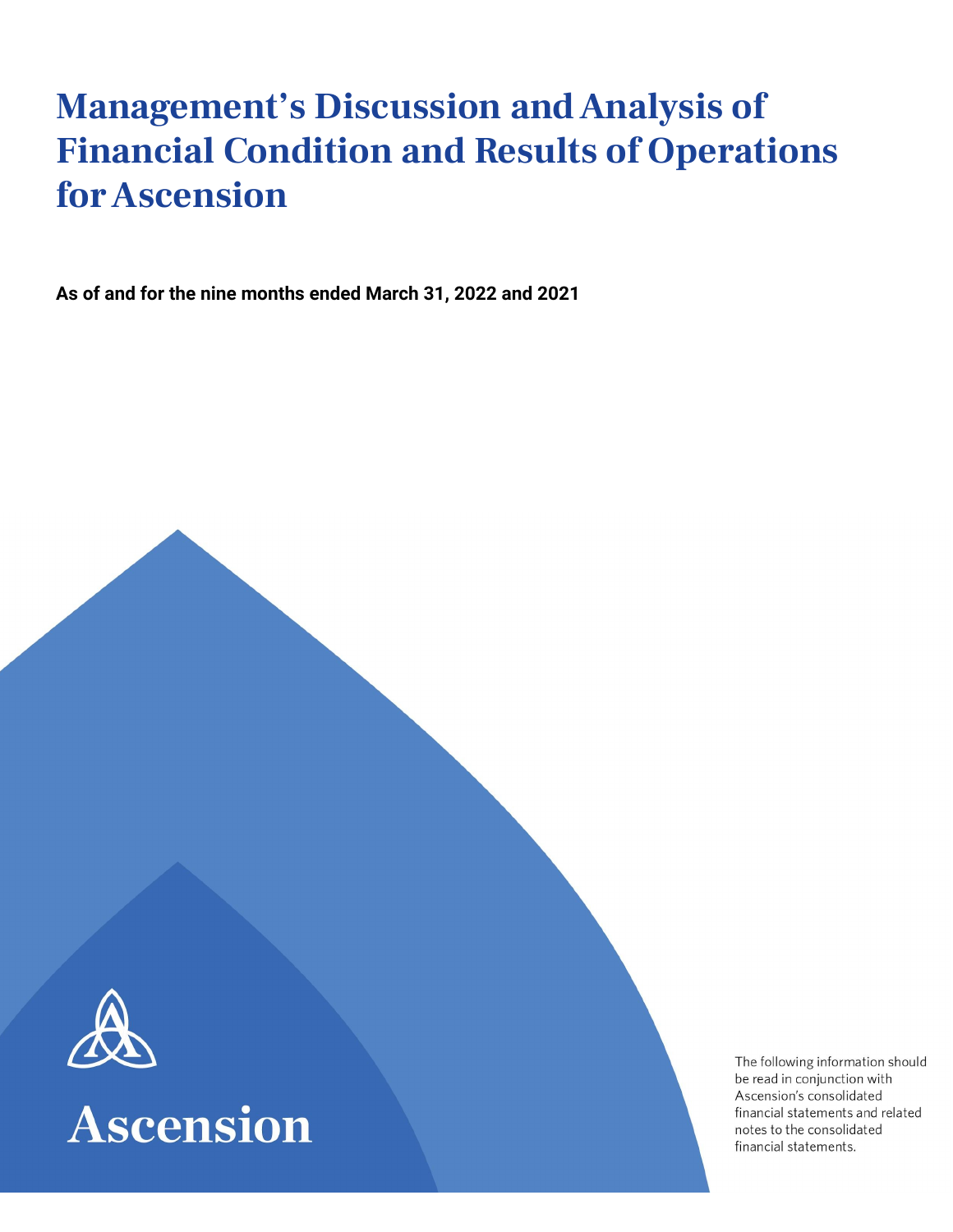## **Introduction to Management's Discussion andAnalysis**

⎻⎻⎻⎻⎻⎻⎻⎻⎻⎻⎻⎻⎻⎻⎻⎻⎻⎻⎻⎻⎻⎻⎻⎻⎻⎻

The purpose of Management's Discussion and Analysis of Financial Condition and Results of Operations (MD&A) is to provide a narrative explanation of the financial position and operations of Ascension (the System).

The MD&A includes the following sections:

- Organization and Mission
- **•** Executive Overview
- **•** Organizational Changes
- Novel Coronavirus (COVID-19)
- **Select Financial Information**

### **Organization and Mission**

Ascension is a faith-based healthcare organization dedicated to transformation through innovation across the continuum of care. As one of the largest non-profit and Catholic health systems in the U.S., Ascension is committed to its Mission, Vision, and Values by delivering compassionate, personalized care to all, with special attention to persons living in poverty and those most vulnerable. At March 31, 2022, the System included approximately 138,000 associates and 40,000 aligned providers, approximately 2,600 sites of care – including 142 hospitals and 40 senior living facilities – in 19 states and the District of Columbia, while providing a variety of healthcare-related services including clinical and managed care services, investment management (including venture capital and direct strategic investing), facilities management, risk management, and contracting through Ascension's own group purchasing organization.



### **Executive Overview**

Similar to other U.S. Healthcare providers, Ascension's operations and volumes have been disrupted by several unexpected COVID-19 surges creating continued volatility for the nine months ended March 31, 2022 (YTD Q3 FY22). COVID-19 cases peaked during this past quarter and coupled with historic levels of staff furloughs, rising labor costs, ongoing workforce shortages and sporadic closures of surgical and procedural areas combined to result in a very challenging quarter for financial performance. Notwithstanding these challenges, Ascension's operational performance improved with each month as the quarter progressed (January to March 2022). The System remains resilient with various economic improvement plans implemented to further operational performance in the coming months with a continued focus on caring for our patients and caregivers.

### **Organizational Changes**

Ascension continues to make strategic and purposeful decisions to improve the health of individuals and communities served, engage with consumers in where, when and how they need care, and support the shift to expanded ambulatory and telehealth presence. To strengthen hospital operations and gain capabilities for the future, the organization's changes to its portfolio are as follows.

Effective August 1, 2020, Ascension divested certain assets and liabilities and substantially all related operations of Ascension St. Clare's Hospital in Weston, Wisconsin, to Marshfield Clinic Health System.

Effective September 1, 2020, St. Mary's Healthcare in Amsterdam, New York, separated from the Ascension System and began to operate as an independent, Catholic healthcare organization under the governance of a local Board.

Effective August 1, 2021, Ministry Health Care, Inc., a wholly owned subsidiary of Ascension, transitioned its sole membership interest in seven hospitals and related clinical and other business, representing substantially all operations in the Northern and Central Wisconsin markets, to Aspirus, Inc.

Subsequent to March 31, 2022, effective on April 1, 2022, Ascension and AdventHealth have disaffiliated from AMITA Health, the joint operating company that had served the healthcare needs of the greater Chicago area from 2015 through March 31, 2022. The rebranded Ascension facilities and providers, Ascension Illinois, are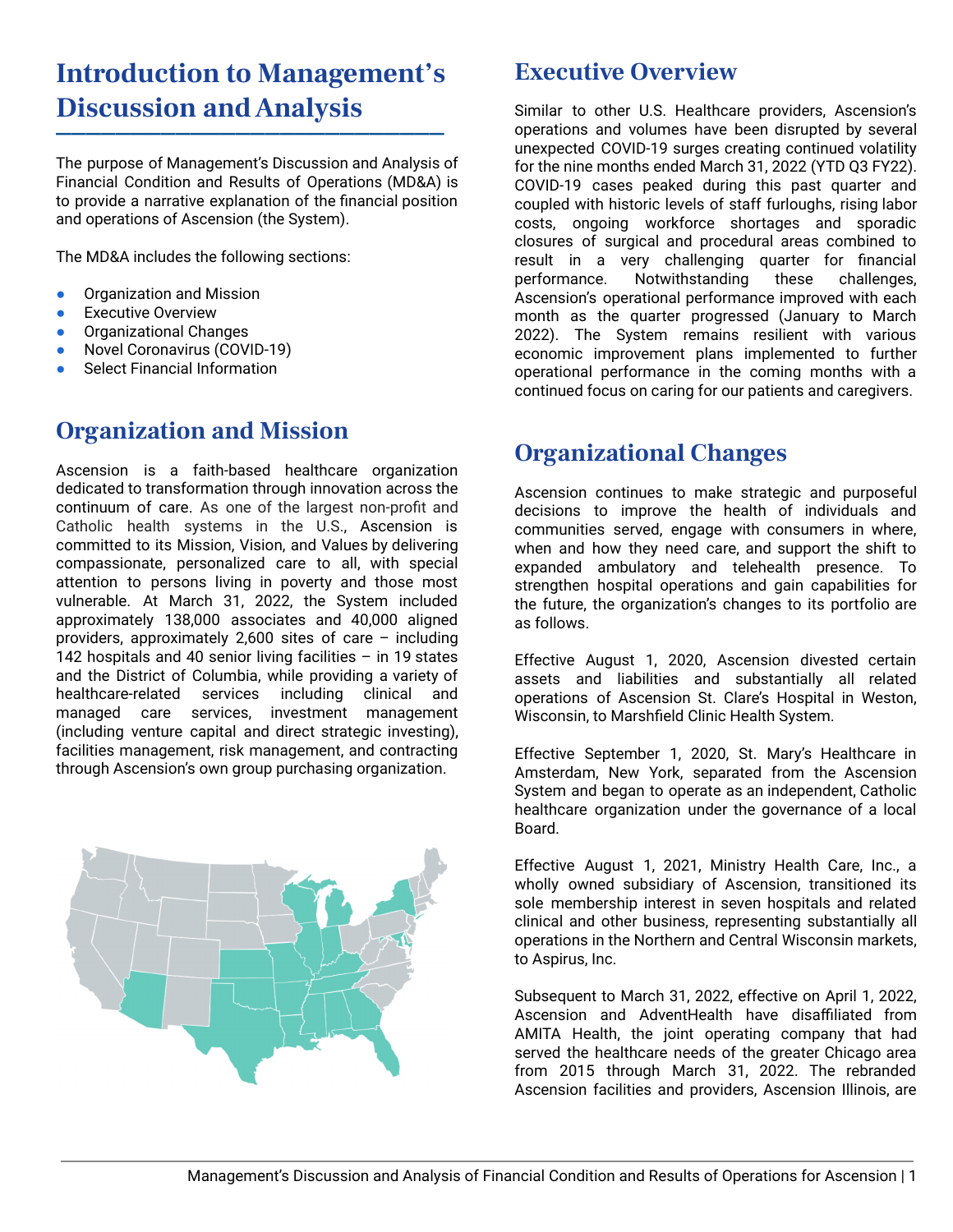committed to continuing to serve healthcare needs in the greater Chicago area.

In February 2022, Ascension, through certain of its controlled affiliates, entered into agreements with Laboratory Corporation of America Holdings (Labcorp) whereby Ascension will transition certain assets of its outreach laboratory business and management of certain Ascension hospital-based laboratories to Labcorp after all necessary approvals are obtained. Once finalized, this transition will support expansion of laboratory services and implementation of advanced technology, providing for an enhanced consumer experience.

In addition to optimizing our acute care assets focused on patients with more complex needs, we have and will continue to invest in accelerating growth in our ancillary services and ambulatory networks. One example is the formation of Ascension Rx, building upon our existing retail pharmacies through growth of specialty pharmacy and a nationwide mail order distribution center. Additional investments are also being made in our ambulatory surgery center, imaging and outpatient physical therapy sites that enhance Ascension's footprint of service offerings and provide greater convenience to consumers.

### **Novel Coronavirus (COVID-19)**

The global novel coronavirus (COVID-19) pandemic has continued to have unprecedented economic, operational and financial impact for the U.S. healthcare industry. Similarly, Ascension's patients, employees, business operations and communities served continue to be negatively impacted by the challenges of a prolonged and operationally disruptive pandemic.

Recurrent surges of COVID-19 cases across the nation during the nine months ended March 31, 2022 and most profoundly during the three months ended March 31, 2022 (Q3 FY22), continued to have an impact on Ascension's volumes and contributed to unprecedented operational and financial challenges as further discussed below. Localized intermittent COVID-related restrictions and surges also resulted in the cancellation or deferral of elective procedures at certain times in almost all markets throughout the period. Consumer hesitation continues to impact Ascension's markets to varying degrees, as the System's volumes remain below levels at the onset of the pandemic (comparable nine months ended March 31, 2020) in all categories except physician office and clinic visits. In the month of January 2022, similar to many other healthcare providers, Ascension experienced the peak of the latest surge, representing the highest COVID positive inpatient census since the beginning of the pandemic. However, by the end of Q3 FY22, Ascension's COVID positive inpatient census was among the lowest

levels since March 2020, contributing to a favorable volume trend at the end of the quarter.

During YTD Q3 FY22, federal, state and local governmental relief funds and programs helped to offset the adverse financial impacts of the pandemic although to a much lesser extent than the comparable nine months of the prior year. The System recognized revenue associated with U.S. government legislation that authorized funding for health care providers for COVID-19 relief and other pandemic-related grants (COVID-19 Funding). Payments received reimburse eligible healthcare providers for lost revenues or healthcare-related expenses attributable to COVID-19, as well as increased Medicare reimbursement rates for inpatients diagnosed with COVID-19. For YTD Q3 FY22, the System recognized revenue associated with COVID-19 Funding of approximately \$311 million, representing a significant decrease from the \$889 million recognized during the same nine months of the prior fiscal year. The recognition of COVID-19 Funding is included within Other operating revenue in the Consolidated Statement of Operations and Changes in Net Assets.

While Ascension experienced expansion and growth in certain other operations and continued to focus on stewardship consistent with our Mission, the System was not able to fully absorb the additional operating expense impacts, most notably present in Q3 FY22, resulting from the confluence of workforce shortages and wage inflation during the height of the latest COVID-19 surge.

### **Select Financial Information (dollars in millions)**

#### **Consolidated Operations**

The following table reflects selected financial information on a consolidated basis for the nine months ended March 31, 2022 and 2021.

|                                | 2022         | 2021        |
|--------------------------------|--------------|-------------|
| Net Patient Service Revenue    | 19,004<br>Ŝ. | 18,199<br>Ŝ |
| <b>Other Operating Revenue</b> | 1,884        | 2,311       |
| <b>Operating Expenses</b>      | 21,536       | 19,809      |
| Income (loss) from Operations  | (640)        | 779         |
| <b>Operating Margin</b>        | $-3.1%$      | 3.8%        |
| Operating EBIDA Margin         | 2.5%         | 9.4%        |

#### **Nine months ended March 31,**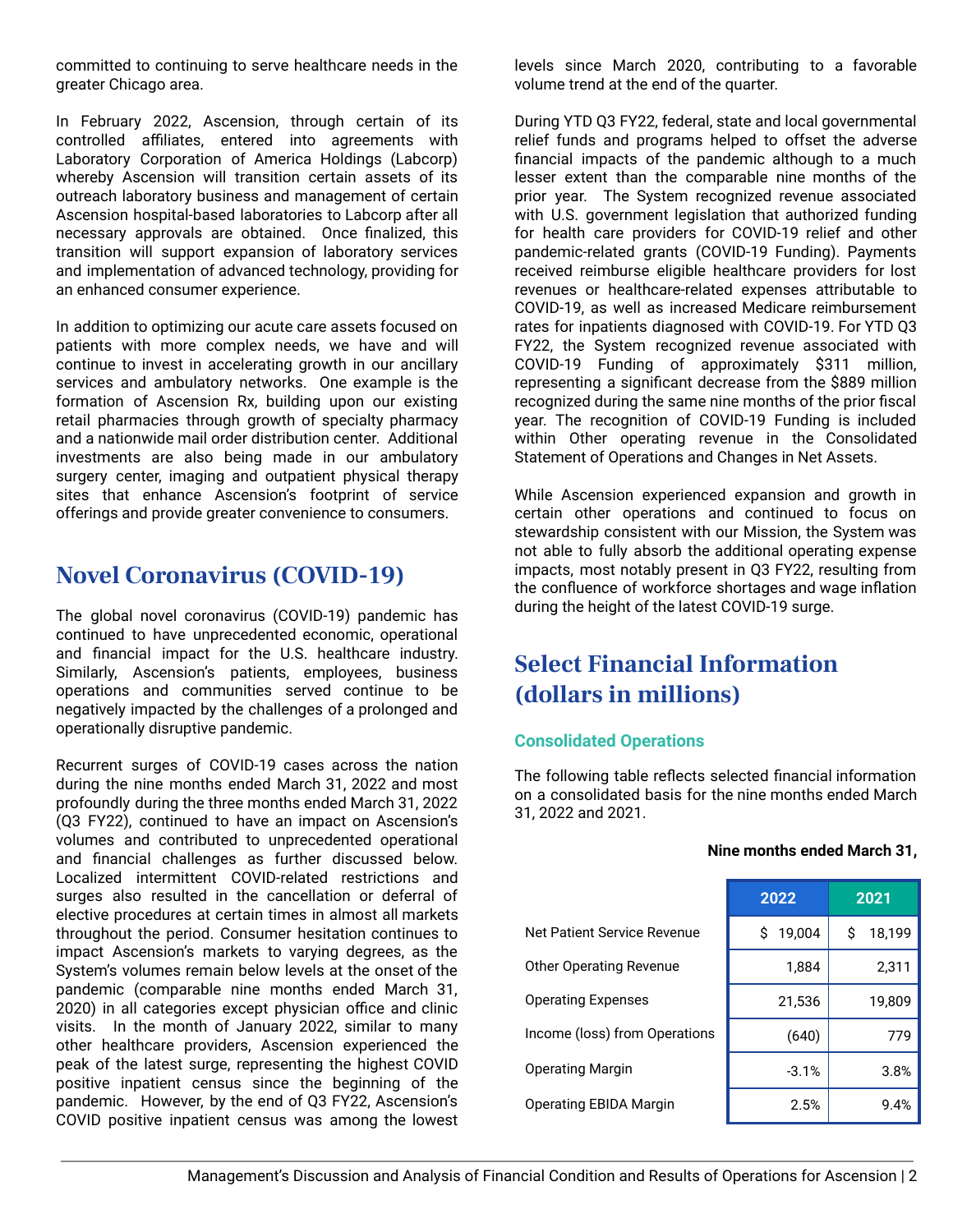On a consolidated basis, Ascension's operating margin was -3.1% for the nine months ended March 31, 2022, as compared to 3.8% for the same period in the prior year. Operating EBIDA margin was 2.5% for the nine months ended March 31, 2022, as compared to 9.4% for the same period of the prior year. Decreases in margins are impacted by the aforementioned decrease in government funding intended to offset losses incurred during the pandemic along with the increasing cost of compensating our caregivers and other associates.

#### **Volume Trends**

During the nine months ended March 31, 2022, the System experienced increased volumes over the same period in the prior year, representing the impact of caring for patients through the most recent and significant COVID surges while also continuing the recovery of pandemic-impacted volumes. While overall volumes are improving, almost all volume categories still remain below comparable levels at the onset of the pandemic (for the nine months ended March 31, 2020).

The following table reflects certain patient volume information, on a consolidated basis, for the nine months ended March 31, 2022 and 2021.

| <b>Volume Metrics</b>                 | 2022       | 2021       |
|---------------------------------------|------------|------------|
| <b>Equivalent Discharges</b>          | 1,158,202  | 1,146,517  |
| <b>Total Admissions</b>               | 550,327    | 552,006    |
| Surgery Visits (IP & OP)              | 434,443    | 445,321    |
| <b>Emergency Room Visits</b>          | 2,233,686  | 1,947,731  |
| <b>Urgent Care Visits</b>             | 409,617    | 298,141    |
| Physician Office<br>and Clinic Visits | 12,016,949 | 11,693,219 |

#### **Nine months ended March 31,**

The following table reflects select patient volume trend comparisons for the nine months ended March 31, 2022 and 2021. Due to the organizational changes noted, the most meaningful volume comparisons are on the same facility basis.

| <b>Volume Trends</b>                  | <b>Same</b><br><b>Facility</b><br><b>Volume</b><br>Incr/(Decr) | <b>Total</b><br><b>Volume</b><br>Incr/(Decr) |
|---------------------------------------|----------------------------------------------------------------|----------------------------------------------|
| Equivalent Discharges                 | 2.7%                                                           | 1.0%                                         |
| <b>Total Admissions</b>               | 0.8%                                                           | (0.3%)                                       |
| Surgery Visits (IP & OP)              | $(0.8\%)$                                                      | $(2.4\%)$                                    |
| <b>Emergency Room Visits</b>          | 16.7%                                                          | 14.7%                                        |
| <b>Urgent Care Visits</b>             | 45.6%                                                          | 37.4%                                        |
| Physician Office<br>and Clinic Visits | 4.7%                                                           | 2.8%                                         |

Consistent with industry trends, the System continues to experience a shift from inpatient to outpatient surgeries and was also impacted by the management of elective procedures, most notably surgeries, based on workforce shortages and disruptions caused by additional COVID-19 surges. In Q3 FY22, the System experienced its lowest rate of total monthly surgeries in January, yet volumes rebounded from the impact of the latest pandemic surge late in the quarter with total monthly surgeries reaching their highest number in March.

For the nine months ended March 31, 2022, virtual provider office (VPO) visits of ~870,000 decreased from the same period in the prior year. VPO visits represent approximately 7% of visits in the current year as compared to approximately 10% of total physician visits in the prior year. Overall, outpatient visits have been increasing with YTD Q3 FY22 volumes improving 3.3% on a same facility basis over the prior year.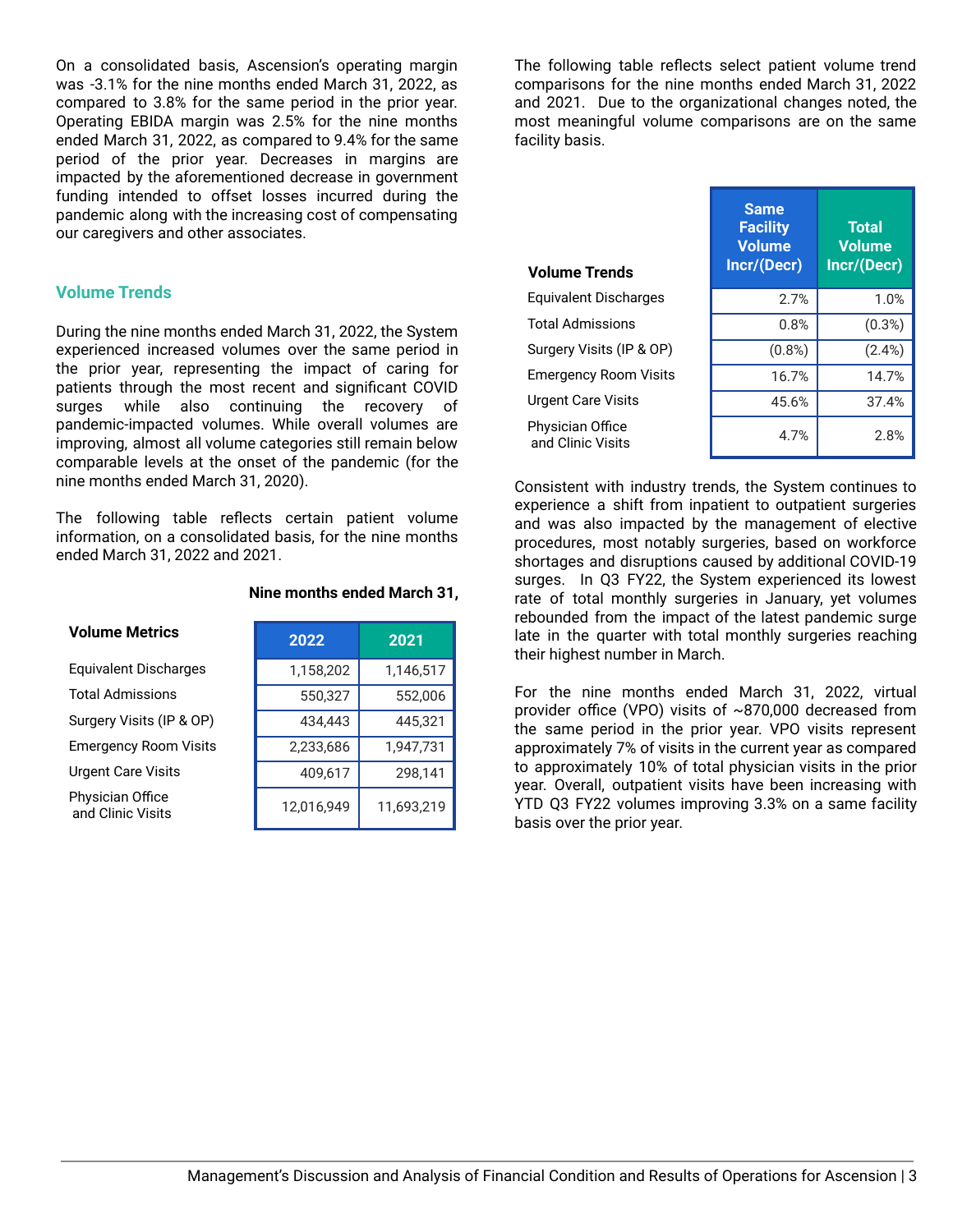#### **Total Operating Revenue**



- 
- Other Operating Revenue (excl. COVID-19 Funding)
- COVID-19 Funding

Total operating revenue increased by \$377 million or 1.8% during the nine months ended March 31, 2022, as compared to the same period in the prior year.

The System experienced an increase over prior year in net patient service revenue (NPSR) of \$805 million or 4.4% for the nine months ended March 31, 2022 despite the continued impact of the pandemic surges that resulted in less surgical and procedural volumes and more medical cases. The System's same facility operations have shown growth in NPSR of 6.3% for the nine months ended March 31, 2022, as compared to the same period in the prior year. NPSR also exceeded levels at the onset of the pandemic (nine months ended March 31, 2020) by 5.6%.

For the nine months ended March 31, 2022, NPSR per equivalent discharge increased 3.4%, or 3.5% on a same facility basis compared to the prior year. Aside from the previously mentioned volume increases, NPSR growth was impacted by improved rate and yield due to moderate inflationary increases in payor payments and increased provider tax revenue. The System's case mix index of 1.86 remained elevated due to higher-acuity patients, including COVID-positive patients, seeking care during the recent surge of the pandemic. Ascension has also implemented several economic improvement plans focused on service line growth to further our volume recovery.

For YTD Q3 FY22, COVID-19 Funding revenue recognized decreased \$578 million. Exclusive of COVID-19 Funding, total other operating revenue increased by \$151 million or 10.6% during the nine months ended March 31, 2022, as compared to the same period in the prior year due to the maturation of our pharmacy services and other ancillary and ambulatory strategic growth initiatives.

#### **Total Operating Expenses**



Total operating expenses increased \$1.7 billion or 8.7% or 10.3% on a same facility basis during the nine months ended March 31, 2022, as compared to the same period in the prior year. Consistent with the overall healthcare provider industry, labor-related challenges continue to drive expense growth amid the recurring COVID-19 surges. In particular, Ascension's labor-related expenses escalated in Q3 FY22 with the peak of the latest COVID-19 surge resulting in workforce shortages from levels necessary to maintain the workforce needed to care for our patients.

The System experienced a 7.6% (7.4% same facility) increase in cost per equivalent discharge during the nine months ended March 31, 2022, primarily due to increases in labor costs impacted by the pandemic as previously discussed. The treatment of COVID positive patients through the recent surges led to an increase in the average length of stay, along with increased caregiver compensation and supply costs.

Total salaries, wages and benefits increased \$994 million, or 10.1%, for the nine months ended March 31, 2022, compared to the same period in the prior year. The increase is primarily due to staffing challenges including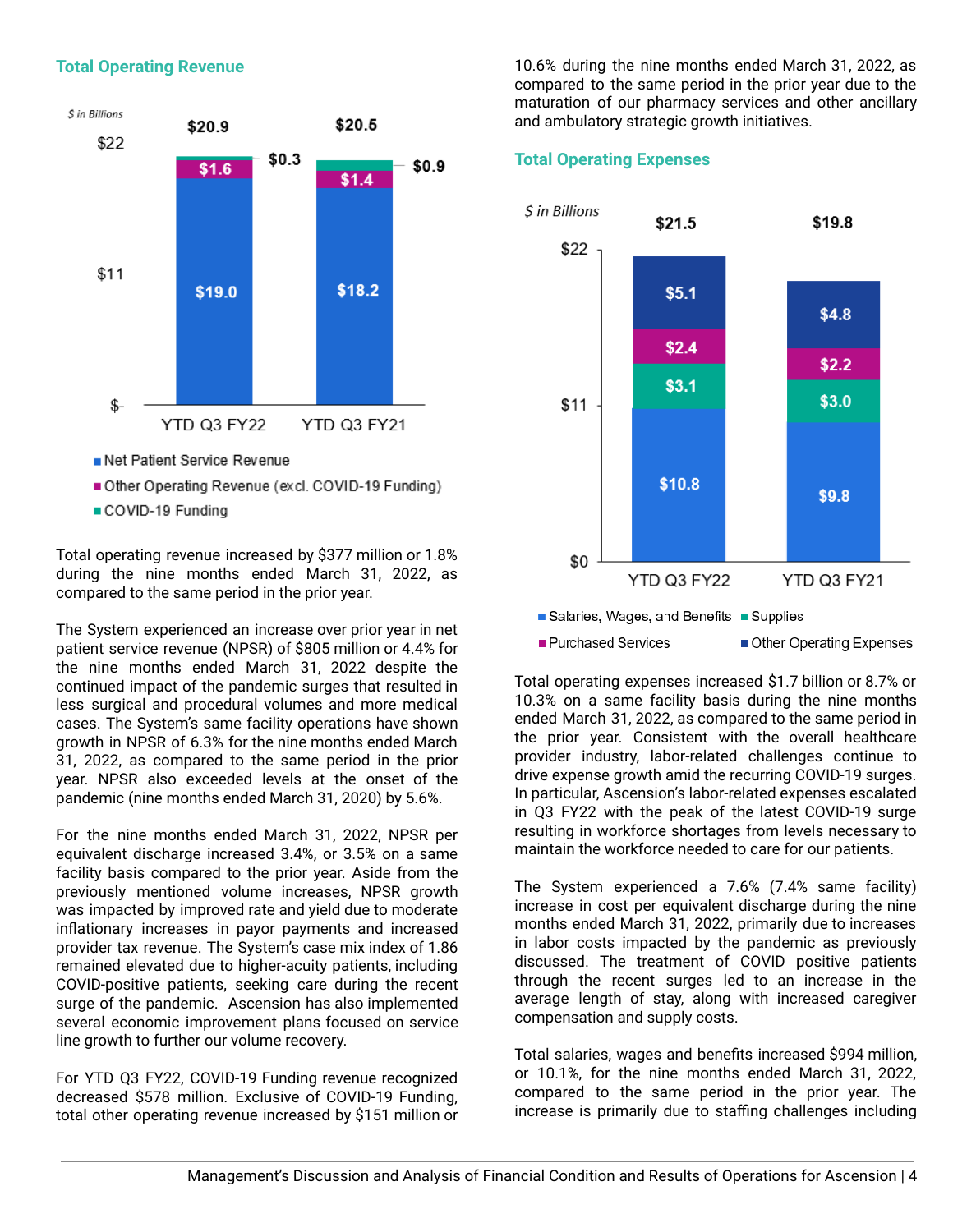increased utilization of contract and premium labor and market wage adjustments, along with critical care bonuses, as a result of staffing shortages and challenges related to staff furloughs and departures that have accelerated through the recent COVID surges of the pandemic, most notably impacting Q3 FY22. Ascension experienced the height of labor spending for FY22 in January driven primarily by utilization of contract labor, premium labor and overtime spend that aligned to the peak of the most recent COVID-19 surge. As Q3 FY22 progressed, the System's trends in these areas improved with the reduction in the number of COVID-19 patients and with the implementation of certain economic improvement plans focused on stabilization of the workforce including reduction of agency staffing rates and utilization. Additionally, Ascension's length of stay was reduced 13.3% during Q3 FY22 as our COVID-19 positive inpatient census declined. To meet the changing needs of the healthcare environment and our associates, Ascension's renewed commitment is focused on the following: 1) attracting, rewarding and retaining the best talent, 2) providing career growth and development, 3) ensuring a culture of inclusion, flexibility and transparency and 4) supporting the transformation of care delivery models for the future.

Supply expenses increased \$140 million, or 4.7%, during the nine months ended March 31, 2022, as compared to the same period in the prior year due primarily to an increase in pharmaceutical COVID-19 therapy treatments and other COVID-19 medical supplies along with volume-driven increases in other supply categories, including surgical and implant supplies.

In addition to labor-related expense challenges discussed above, the System experienced an increase in purchased services and other operating expenses. Purchased services increased \$248 million, or 11.3%, for the nine months ended March 31, 2022, as compared to the prior year as increased volumes and NPSR resulted in higher outsourced revenue cycle fees and purchased medical and lab services along with a change in outsourcing certain IT services. Other operating expenses (includes professional fees, insurance, provider tax, income tax and other operating expenses) increased \$345 million, or 7.2%, for the nine months ended March 31, 2022 due primarily to an increase in cost of goods sold associated with the increased pharmacy revenue discussed above, along with increases in physician fees, provider tax expense, and self-insured medical malpractice insurance cost associated with industry-wide claims severity trends. Other miscellaneous expense categories also experienced increases as volumes continued to recover.

#### **Non-Operating Income - Investment Return**

Substantially all the System's cash and investments are invested in a broadly diversified portfolio that is managed by Ascension Investment Management (AIM), a wholly owned subsidiary of Ascension. Total net investments under management by AIM, including non-Ascension investors, were approximately \$47.5 billion at March 31, 2022.

Ascension's long-term investment funds, excluding noncontrolling interests and long-term investments held by self-insurance programs, experienced volatility and moderation from the prior year with a return of 2.8% during the nine months ended March 31, 2022. The net investment earnings for the nine months ended March 31, 2022 were \$736 million; investment income in the same period of the prior fiscal year was \$4.6 billion.

#### **Financial Position**

Ascension's balance sheet and liquidity levels remain strong with more than sufficient liquidity to continue to provide care for patients, despite the economic challenges resulting from the prolonged pandemic. The following table reflects selected financial information on a consolidated basis.

|                        | 3/31/2022 | 6/30/2021   |
|------------------------|-----------|-------------|
| <b>Current Assets</b>  | \$5,945   | S<br>5,981  |
| Long-Term Investments  | 25,521    | 26,768      |
| Property and Equipment | 11,147    | 11,067      |
| Other Assets           | 4,578     | 4,583       |
| <b>Total Assets</b>    | \$47,190  | S<br>48,399 |

|                                            | 3/31/2022 | 6/30/2021  |
|--------------------------------------------|-----------|------------|
| <b>Current Liabilities</b>                 | \$7,389   | S<br>7,244 |
| Long-Term Liabilities                      | 10,558    | 11,879     |
| <b>Total Liabilities</b>                   | 17,946    | 19,123     |
| <b>Net Assets</b>                          | 29,244    | 29,276     |
| <b>Total Liabilities and Net</b><br>Assets | 47,190    | 48,399     |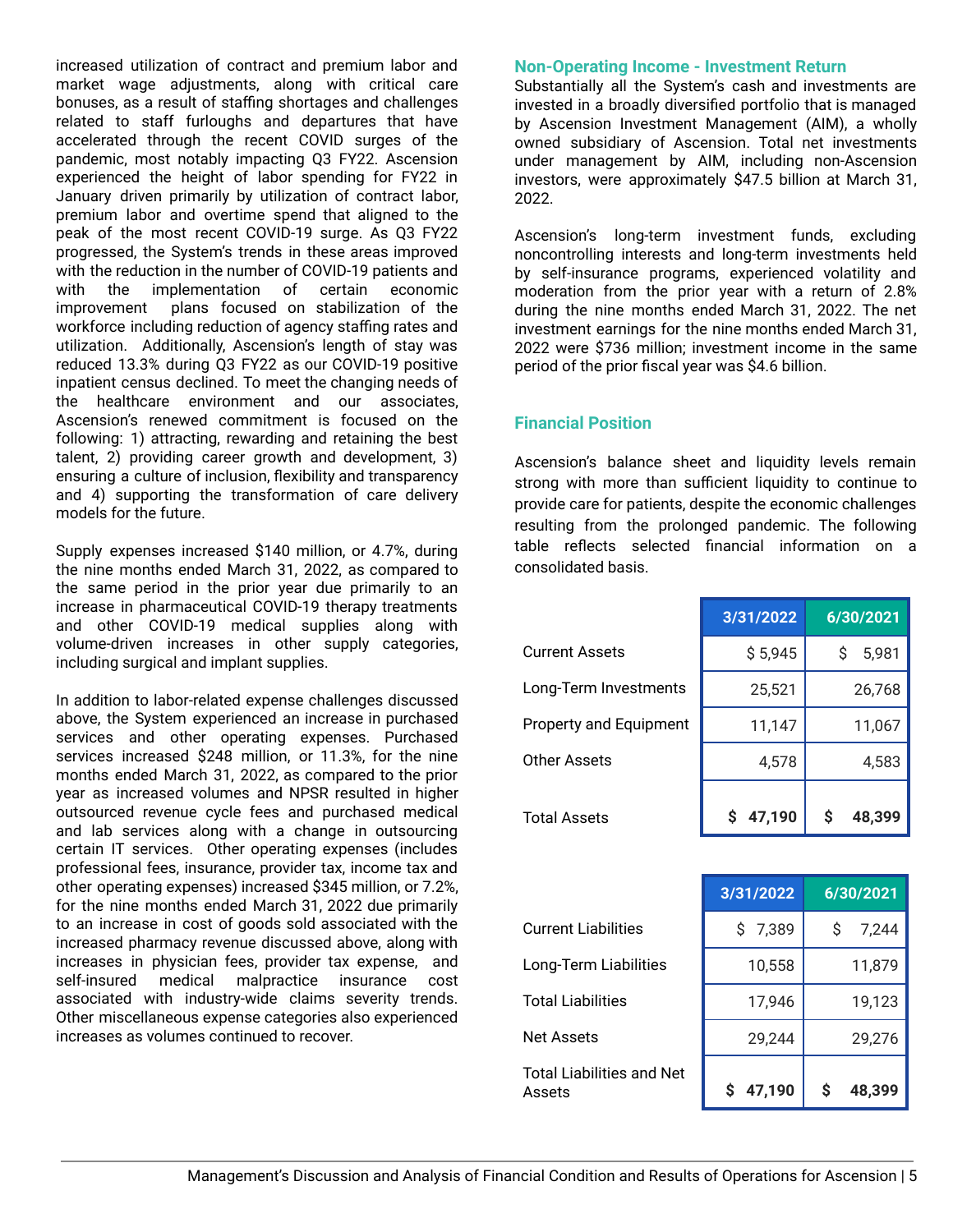#### **Financial Assets and Liquidity Resources**

The System's cash and investment position remains strong and includes highly liquid investments. Net unrestricted cash and investments were \$22.1 billion at March 31, 2022, which is approximately 47% of the System's total assets. The System's days cash on hand was 295 days as of March 31, 2022, as further discussed in this section.

Additionally, Ascension maintains one line of credit, totalling \$1 billion. As of March 31, 2022, there were no borrowings under the line of credit. The line is committed through November 18, 2024. The System also has access to a \$1.0 billion taxable commercial paper program.

During fiscal year 2020, Ascension applied for and received approximately \$2.0 billion of Medicare Advance Payments. The advanced payments are recorded within long-term investments and current and noncurrent liabilities on the System's Consolidated Balance Sheets. Medicare Advance Payments represent approximately 13 and 26 days cash as of March 31, 2022, and June 30, 2021, respectively. In accordance with the terms and conditions of the Medicare Advance Payment program, recoupments of approximately \$803 million occurred during the nine months ended March 31, 2022 with a total of approximately \$1.0 billion recouped to date.

In addition, Ascension has deferred employer payroll tax payments pursuant to the Paycheck Protection Program and Health Care Enhancement Act that represent approximately 2.5 days and 5 days of cash as of March 31, 2022 and June 30, 2021, respectively.

#### **Balance Sheet Ratios**

|                                    | 3/31/2022 | 6/30/2021 |
|------------------------------------|-----------|-----------|
| Days Cash on Hand                  | 295       | 336       |
| Net Days in Accounts<br>Receivable | 50.7      | 47.3      |
| Cash-to-Debt                       | 302.0%    | 310.5%    |
| Total Debt to<br>Capitalization    | 22.0%     | 22.6%     |
| Debt Service<br>Coverage           | 7.08      | 11.04     |

The System's Master Trust Indenture requires Ascension to maintain an annual debt service coverage ratio of 1.10

and Ascension was well above this covenant at March 31, 2022.

Net days in accounts receivable increased from 47.3 days at June 30, 2021, to 50.7 days at March 31, 2022 largely attributable to slower payment of claims from commercial payors, particularly large dollar claims.

#### **Care of Persons Living in Poverty and Community Benefit**



- 
- Other Programs for the General Community (IV)
- Categories I IV as a % of Total Operating Expense

Ascension provided \$1.7 billion in Care of Persons Living in Poverty and Other Community Benefit Programs for the nine months ended March 31, 2022. Through programs, donations, health education, trauma programs, free care and more, the organization's uncompensated care and other community benefits fulfill unmet needs in the communities we serve.

The System experienced an increase in Medicaid gross charges and equivalent discharges throughout the nine months ended March 31, 2022 compared to the same period in the prior year as overall volumes increased and more patients were eligible and shifted to public programs (i.e., Medicaid) in select markets. The System's traditional charity care provided during the nine months ended March 31, 2022, also increased slightly as compared to the same